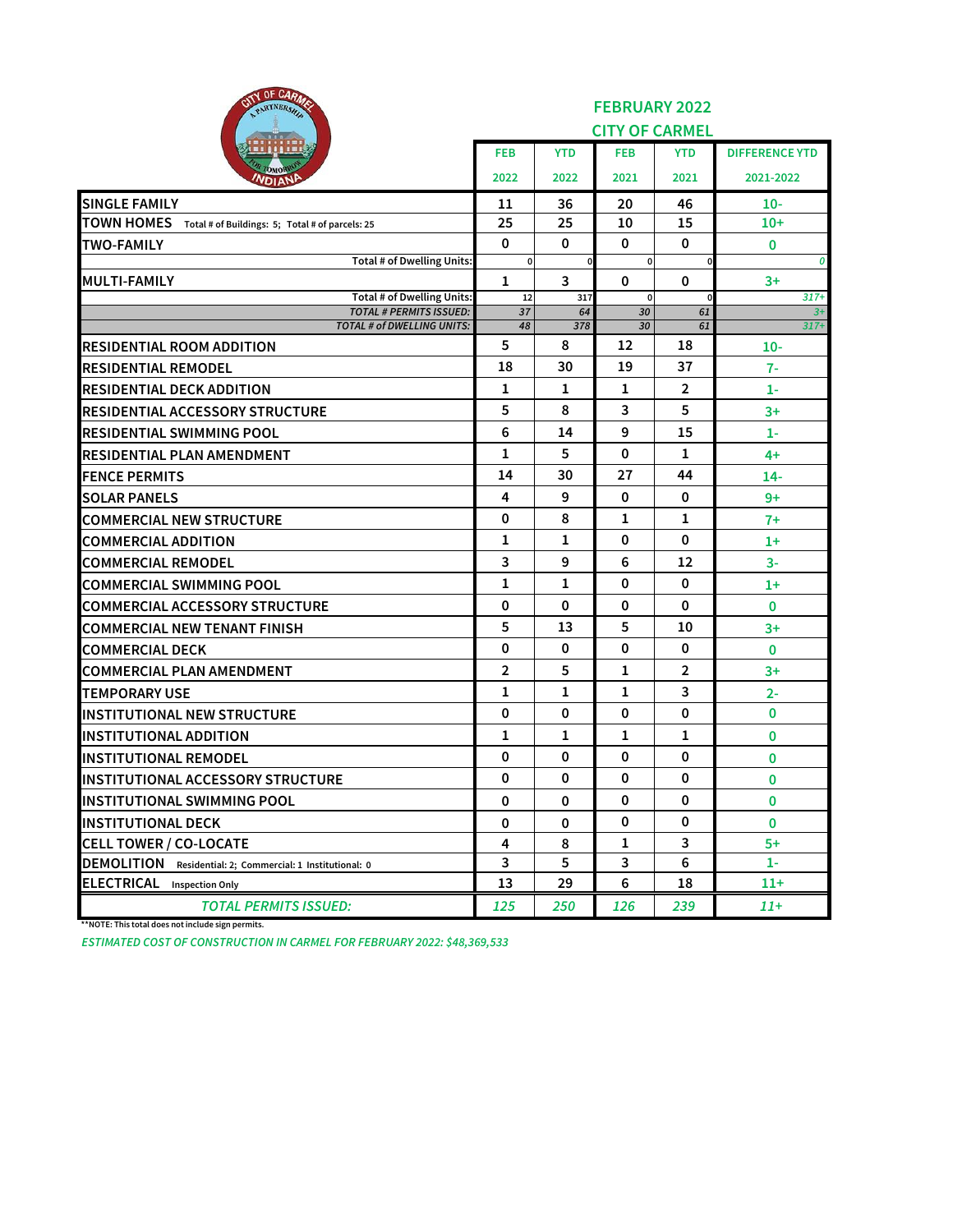## **D.O.C.S. BUILDING PERMIT ACTIVITY FEBRUARY 2022**

*COMMERCIAL, INSTITUTIONAL, & MULTI-FAMILY - NEW STRUCTURES, ACCESSORY BUILDINGS, ADDITIONS, TENANT FINISHES, REMODELS, POOLS, DECKS (Institutional includes churches, schools & public libraries)*

#### *Type of Construction Total Permits Issued*

## **PERMITS ISSUED**

| • Melange Flats (12 Units), 920 Veterans Way                |
|-------------------------------------------------------------|
|                                                             |
| • Carmel Police Station, 3 Civic Square                     |
|                                                             |
| • Great Growins, 421 S. Rangeline Rd.                       |
|                                                             |
| • Long Ridge Estates Pool Renovation, 3655 Long Ridge Blvd. |
|                                                             |
| • ATI Physical Therapy, 4765 E. 126 <sup>th</sup> St.       |
| • GEICO, 101 W. 103rd St.                                   |
| • Everything Home Showroom, 200 S. Rangeline Rd. #107       |
| • Restore Hyper Wellness, 11100 N. Michigan Rd. #130        |
| • The Chicken Salad Chick, 12751 Pennsylvania St. #100      |
| • Gallagher Insurance, 10 W. Carmel Dr. #240                |

- *● The Fresh Market, 1392 S. Rangeline Rd.*
- *● Sola Salon, 14390 Clay Terrace Blvd. #140*

## **COMMERCIAL / INSTITUTIONAL CERTIFICATES OF OCCUPANCY ISSUED**

| • Pennwood, 11585 Pennsylvania St.                    |  |
|-------------------------------------------------------|--|
| • Pennwood Dumpster Enclosure, 11585 Pennsylvania St. |  |
|                                                       |  |

- *●* **Heartland Dental, 310 E. 96 th St.**
- *●* **Allspring Global Investments, 310 E. 96 th St.**
- *●* **Drew Federau Agency, 10620 College Ave.**
- *●* **Oberer's Flowers, 12761 Old Meridian St.**
- *●* **Cake Bake Administration, 800 S. Rangeline Rd. #145**
- *●* **Tropical Smoothie Café, 11100 N. Michigan Rd. #100**
- *●* **Renaissance Office, 10 W. Carmel Dr.**
- *●* **Hocker Title, 10333 N. Meridian St. #101**

## **D.O.C.S. BUILDING & SIGN ACTIVITY BY YEAR**

|                                        | <b>FEB 2022</b> | <b>FEB 2021</b> | <b>FEB 2020</b> | <b>FEB 2019</b> | <b>FEB 2018</b> |
|----------------------------------------|-----------------|-----------------|-----------------|-----------------|-----------------|
| TOTAL BUILDING PERMITS ISSUED:         | 111             | 126             | 74              | 82              | 103             |
| <b>TOTAL FENCE PERMITS ISSUED:</b>     | 14              | 27              | 12              |                 | 22              |
| <b>TOTAL SIGN PERMITS:</b>             | 36              | 32              | 27              | 32              | 32              |
| <b>TOTAL PUBLIC EVENT BANNERS:</b>     |                 |                 |                 | 10              |                 |
| <b>BUILDING INSPECTIONS PERFORMED:</b> | 474             | 370             | 443             | 442             | 444             |
| <b>BUILDING PLAN REVIEWS:</b>          | 103             | 107             | 72              | 67              | 74              |
| PUBLIC REOUEST FOR INFORMATION (RFI):  | 46              | 83              | 53              | 18              |                 |

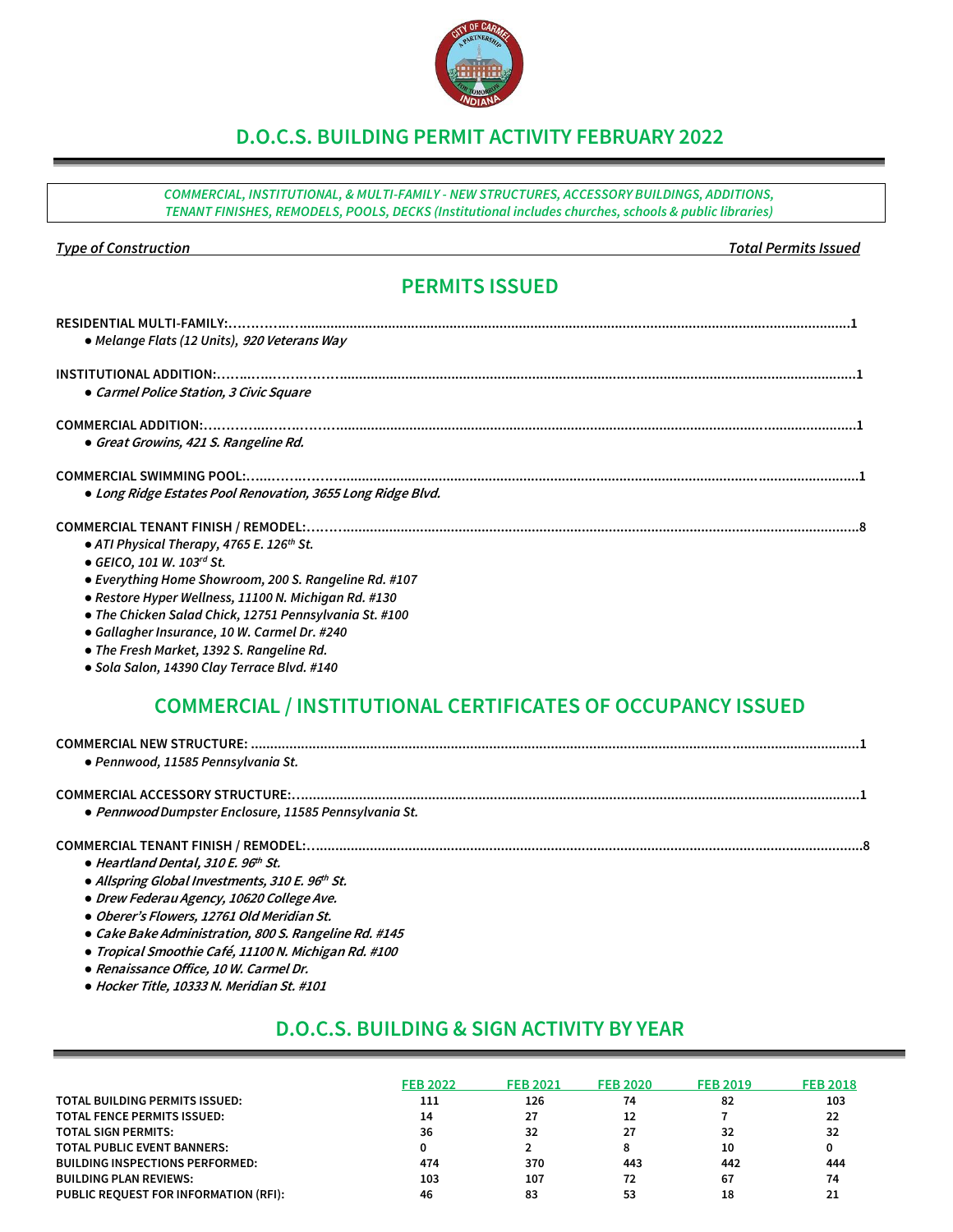

## **D.O.C.S. CODE ENFORCEMENT ACTIVITY FEBRUARY 2022**

## **CODE ENFORCEMENT TASK REPORT SUMMARY FOR FEBRUARY 2022**

| <b>COMPLAINTS RECEIVED</b> | <b>TOTAL:</b>  |                                 | <b>INSPECTION STATISTICS</b> |               | <b>TOTAL:</b>  |
|----------------------------|----------------|---------------------------------|------------------------------|---------------|----------------|
| <b>EMAIL</b>               | $\overline{2}$ |                                 | <b>NEW CASES</b>             |               |                |
| <b>MY CARMEL APP</b>       | 7              |                                 | INITIAL INSPECTIONS          |               |                |
| <b>PHONE</b>               | 10             | <b>ABATEMENT</b>                |                              |               | $\overline{2}$ |
| <b>REFERRAL</b>            | $\overline{2}$ | <b>INITIAL VIOLATION NOTICE</b> |                              |               | 39             |
| <b>STAFF</b>               | 111            |                                 | <b>RE-INSPECTIONS</b>        |               |                |
| <b>WALK-IN</b>             | 0              |                                 | <b>CLOSED CASES</b>          |               |                |
| <b>INSPECTIONS BY AREA</b> | <b>WEST</b>    | <b>CENTRAL</b>                  | <b>EAST</b>                  | <b>TOTAL:</b> |                |
| <b>NEW CASES</b>           | 16             | 81                              | 35                           | 132           |                |
| <b>INITIAL INSPECTIONS</b> | 13             | 77                              | 35                           | 125           |                |
| <b>RE-INSPECTIONS</b>      | 38             | 189                             | 120                          | 347           |                |
| <b>CLOSED CASES</b>        | 10             | 80                              | 32                           | 122           |                |

### **CODE ENFORCEMENT MONTHLY REPORT FOR FEBRUARY 2022**

| <b>TYPE OF COMPLAINT/VIOLATION</b> | <b>NEW CASES</b> | TYPE OF COMPLAINT/VIOLATION     | <b>NEW CASES</b> |
|------------------------------------|------------------|---------------------------------|------------------|
| <b>BUILDING CODE VIOLATIONS</b>    |                  | <b>PROPERTY MAINTENANCE</b>     | 11               |
| <b>COMMERCIAL VEHICLE</b>          | 6                | <b>RECREATIONAL VEHICLE</b>     | $\overline{2}$   |
| <b>DUMPSTER</b>                    | 11               | <b>RIGHT-OF-WAY OBSTRUCTION</b> | $\overline{2}$   |
| <b>FARM ANIMALS</b>                | 0                | <b>SIDEWALK</b>                 | 0                |
| <b>FENCE VIOLATION</b>             |                  | <b>SIGNS</b>                    | 47               |
| <b>GRASS OR WEEDS</b>              | 0                | <b>TRASH/DEBRIS</b>             | 33               |
| <b>HOME OCCUPATION</b>             | 0                | UNSAFE BUILDING                 | щ                |
| <b>NOISE REGULATIONS</b>           | 0                | <b>JUNK VEHICLE</b>             | 4                |
| <b>OPEN AND ABANDONED</b>          | 0                | <b>ZONING USE VIOLATIONS</b>    | $\overline{2}$   |
| <b>OUTDOOR STORAGE</b>             | 28               | <b>SNOW AND ICE REMOVAL</b>     | 29               |
| PARKING IN LAWN/GREENBELT          | 14               | <b>OTHER</b>                    | 1                |
|                                    |                  | <b>TOTAL</b>                    | 193              |

#### **FORECLOSURE MONITORING SUMMARY FOR FEBRUARY 2022**

| <b>COMPLAINTS RECEIVED</b> | <b>TOTAL:</b> |
|----------------------------|---------------|
| <b>NEW CASES</b>           | Ω             |
| INITIAL INSPECTIONS        | Ω             |
| ABATEMENT                  | Ω             |
| INITIAL VIOLATION NOTICE   | Ω             |
| <b>RE-INSPECTIONS</b>      | 10            |
| <b>CLOSED CASES</b>        | 5             |
|                            |               |

| <b>FORECLOSURE STATISTICS</b> | <b>WEST</b> | <b>CENTRAL</b> | <b>EAST</b> | <b>TOTAL:</b> |
|-------------------------------|-------------|----------------|-------------|---------------|
| <b>NEW CASES</b>              |             |                |             |               |
| INITIAL INSPECTIONS           |             |                |             |               |
| <b>RE-INSPECTIONS</b>         | 4           |                |             | 10            |
| <b>CLOSED CASES</b>           |             |                |             | ∽             |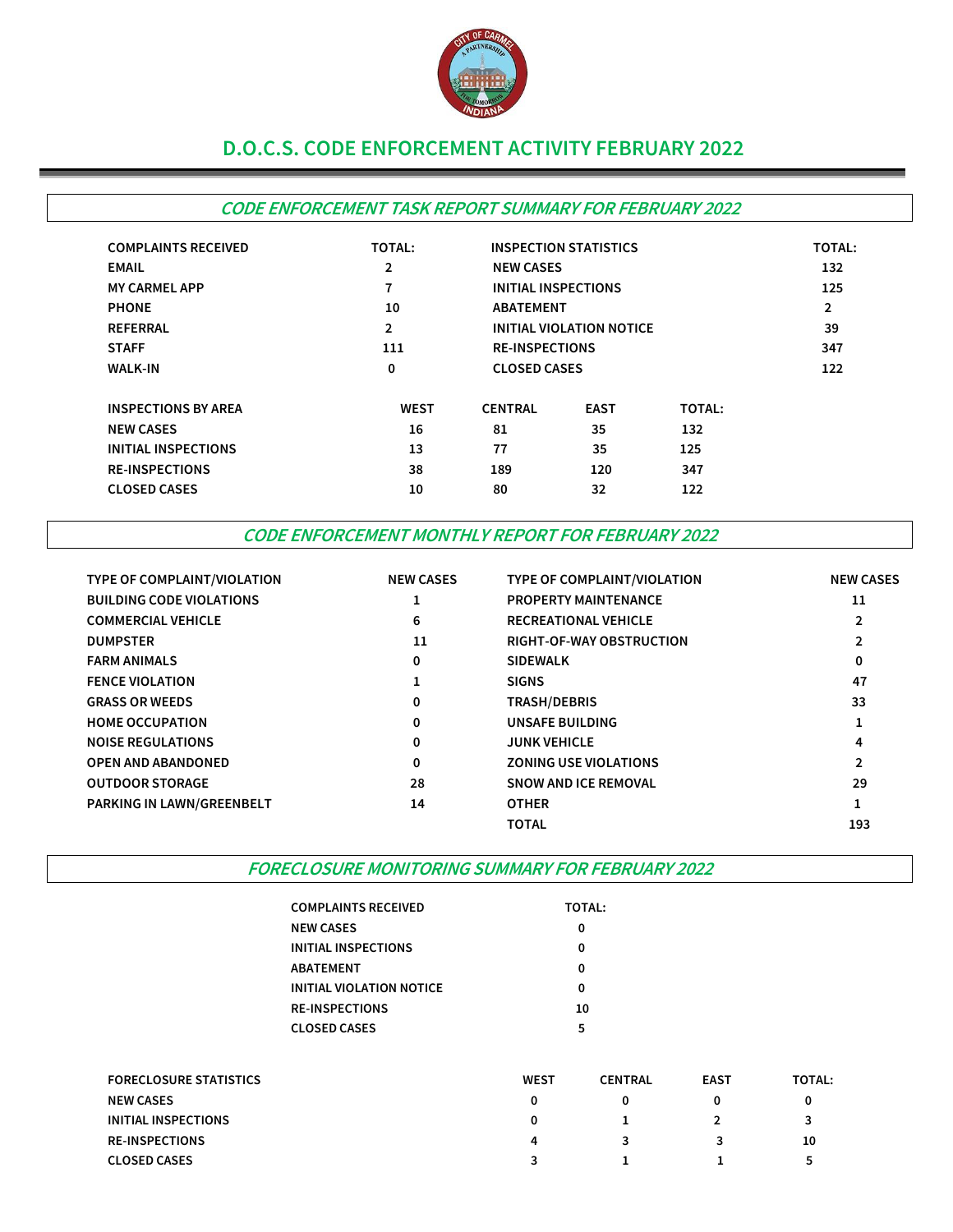# **DEPARTMENT OF COMMUNITY SERVICES INCOME REPORT FEBRUARY 1-28, 2022**



| <b>TRANSACTION TYPE:</b>                                                     | <b>INDIANA</b> | <b>TRANSACTIONS:</b> |     | <b>AMOUNT:</b>           |
|------------------------------------------------------------------------------|----------------|----------------------|-----|--------------------------|
| BUILDING PERMITS: [Includes the fee for full Certificate of Occupancy (C/O)] |                | 112                  | \$  | 104,434.01               |
| <b>DEMOLITION PERMITS:</b>                                                   |                | 3                    | \$  | 779.00                   |
| <b>LATE FEES:</b>                                                            |                | 0                    | \$  |                          |
| RE-INSPECTION, ADDITIONAL INSPECTION, AND/OR TEMP C/O:                       |                | 19                   | \$  | 4,280.00                 |
| PLAN AMENDMENT: (Commercial / Institutional)                                 |                | 2                    | \$  | 756.00                   |
| PLAN AMENDMENT: (Residential)                                                |                | 1                    | \$  | 187.00                   |
| <b>SPECIAL EVENT PERMITS:</b>                                                |                | 0                    | \$  | $\blacksquare$           |
| TEMPORARY USE PERMITS/EXTENSIONS:                                            |                | 0                    | \$  |                          |
| <b>APPEALS:</b>                                                              |                | 0                    | \$  | $\overline{\phantom{a}}$ |
| <b>FENCE PERMITS:</b>                                                        |                | 10                   | \$  | 540.00                   |
| FENCE LIABILITY WAIVER: (Paid to Hamilton County)                            |                | 13                   | \$  | 364.00                   |
| <b>ABATEMENT:</b>                                                            |                | 0                    | \$  |                          |
| ADLS:                                                                        |                | 0                    | \$  |                          |
| <b>ADLS AMENDMENT:</b>                                                       |                | 1                    | \$  | 786.00                   |
| <b>COMMITMENT AMENDMENT:</b>                                                 |                | 0                    | \$  |                          |
| <b>DEVELOPMENT PLAN:</b>                                                     |                | 0                    | \$  |                          |
| DEVELOPMENT PLAN AMENDMENT:                                                  |                | 0                    | \$  |                          |
| <b>HPR REVIEW:</b>                                                           |                | 0                    | \$  | $\overline{\phantom{a}}$ |
| <b>ORDINANCE AMENDMENT:</b>                                                  |                | 0                    | \$  | $\blacksquare$           |
| <b>PLAT VACATE:</b>                                                          |                | 0                    | \$  | $\blacksquare$           |
| <b>PRIMARY PLAT:</b>                                                         |                | 0                    | \$  |                          |
| <b>PRIMARY PLAT AMENDMENT:</b>                                               |                | 0                    | \$  |                          |
| <b>PUD ORDINANCES:</b>                                                       |                | 0                    | \$  |                          |
| <b>REZONE:</b>                                                               |                | 0                    | \$  |                          |
| <b>ADDITIONAL WAIVER:</b>                                                    |                | 0                    | \$  | $\blacksquare$           |
| <b>SDR SITE PLAN REVIEW:</b>                                                 |                | 0                    | \$  |                          |
| <b>SECONDARY PLAT/REPLAT:</b>                                                |                | 0                    | \$  |                          |
| <b>SUBDIVISION WAIVER:</b>                                                   |                | 0                    | \$  |                          |
| <b>MISC. ZONING WAIVER:</b>                                                  |                | 1                    | \$  | 1,185.00                 |
| <b>TAC ONLY:</b>                                                             |                | 0                    | \$  |                          |
| DEVELOPMENT STANDARDS VARIANCE:                                              |                | 6                    | \$  | 4,894.00                 |
| <b>HEARING OFFICER REVIEW:</b>                                               |                | 4                    | \$  | 688.00                   |
| <b>SPECIAL EXCEPTION VARIANCE:</b>                                           |                | 0                    | \$  |                          |
| <b>SPECIAL USES:</b> (Includes Special Use Amendments)                       |                | 0                    | \$  |                          |
| <b>USE VARIANCE:</b>                                                         |                | 0                    | \$  |                          |
| <b>SIGN PERMITS:</b>                                                         |                | 24                   | \$  | 6,889.27                 |
| <b>ZONING DETAILS/LETTER:</b>                                                |                | 4                    | \$  | 448.00                   |
| PARK & RECREATION IMPACT FEE (PRIF):                                         |                | 30                   | \$  | 100,620.00               |
| <u>TOTALS:</u>                                                               |                |                      |     |                          |
| <b>GENERAL FUND #101:</b>                                                    |                |                      | \$  | 126,230.28               |
| <b>PRIF ACCOUNT #106:</b>                                                    |                |                      | \$. | 97,648.00                |
| <b>PRIF ACCOUNT # 902:</b>                                                   |                |                      | \$  | 2,972.00                 |
| <b>UTILITY FEES:</b> (Sewer/Water permits)                                   |                |                      | \$  | 227,160.00               |
| <b>TOTAL DEPOSIT:</b>                                                        |                |                      | \$  | 454,010.28               |
| Last Month's General Fund Deposit:                                           |                |                      | \$  | 339,414.14               |
| Last Month's Total Deposit:                                                  |                |                      | \$  | 1,246,448.54             |

**NOTE: Receipts were deposited for 20 business days this month.**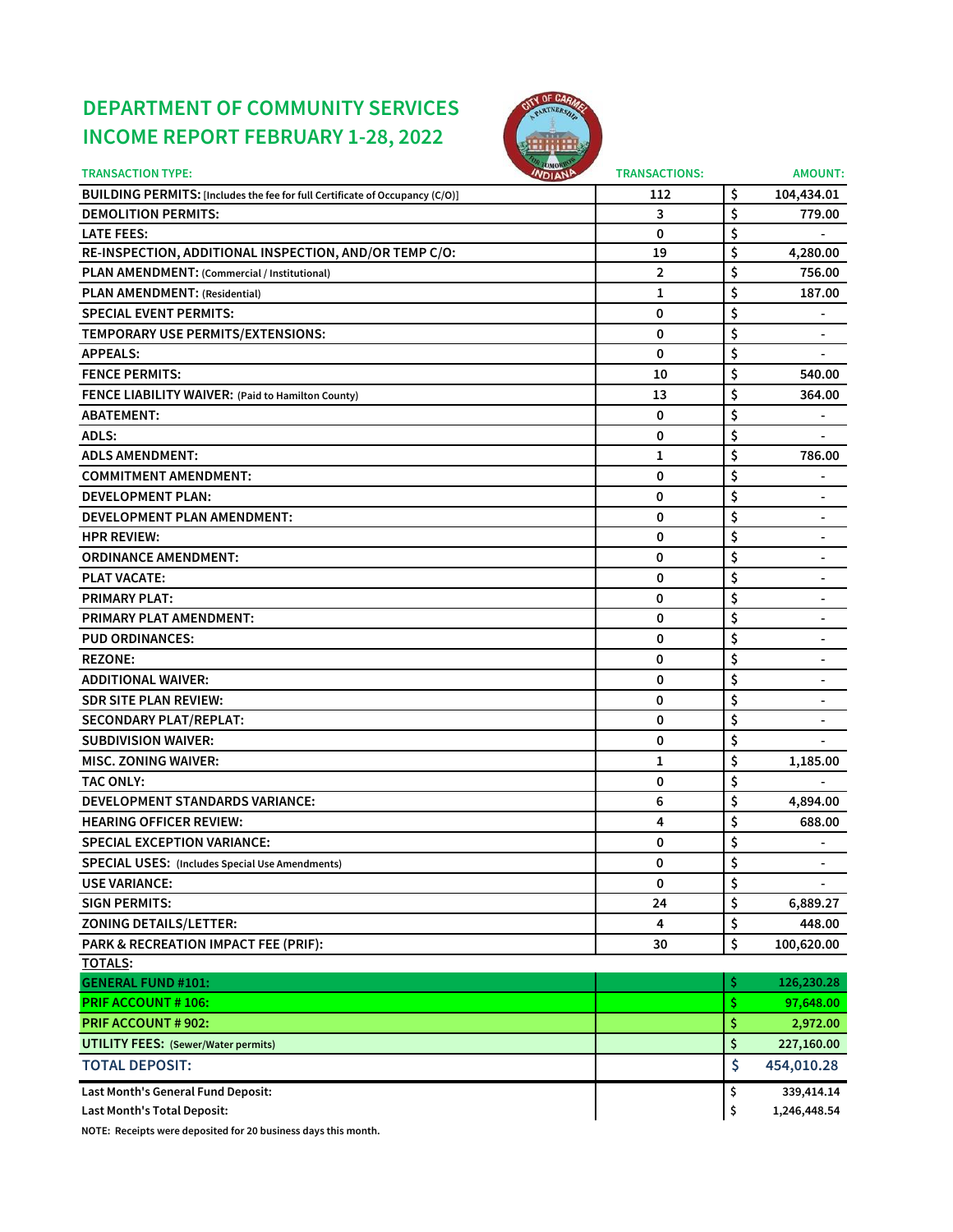### **City of Carmel Monthly Permits Issued 2/1/2022 - 2/28/2022**

**Page 1**

| <b>Issue</b> | <b>Status</b>               | Permit NO                    | Lot               | Subdivision                            | Property Address                          | Permit Type Description | Estimated          | Sq Ft<br><b>Contact Name</b>                          | <b>Contact Address</b>            | Contact City, State Zip     | Property Owner (as listed per applicant) | Owner Address                           | Owner City, State Zip   |
|--------------|-----------------------------|------------------------------|-------------------|----------------------------------------|-------------------------------------------|-------------------------|--------------------|-------------------------------------------------------|-----------------------------------|-----------------------------|------------------------------------------|-----------------------------------------|-------------------------|
| Date         |                             |                              |                   |                                        |                                           |                         | Cost of            |                                                       |                                   |                             |                                          |                                         |                         |
|              |                             |                              |                   |                                        |                                           |                         | <b>Constructio</b> |                                                       |                                   |                             |                                          |                                         |                         |
|              | 2/1/2022   ISSUED           | B-2021-01734                 |                   | <b>BROOKSHIRE</b>                      | 4646 ROYAL OAK LN, CARMEL, 46033          | <b>RES - ADDITION</b>   | \$31,576.00        | 156.00 Champion Window Company of Indianapolis, LLC   | 435 Brookville Way, Suite E       | Indianapolis, IN 46239      | Robert Considine                         | 4646 Royal Oak Ln                       | Carmel, IN 46033        |
|              | ISSUED                      | B-2022-00040                 |                   | <b>COPPER RUN</b>                      | 12904 COPPER RUN BLVD, CAR, 46074         | <b>RES - REMODEL</b>    | \$7,000.00         | 1,028.00 Jeffrey Miller                               | 12904 Copper Run Blvd             | Carme, IN 46074             | Jeffrey Miller                           | 12904 Copper Run Blvd                   | Carme, IN 46074         |
|              | ISSUED                      | B-2022-00088                 |                   | <b>TALLYNS RIDGE</b>                   | 14433 TALLYN WAY, CAR, 46074              | <b>RES - REMODEL</b>    | \$30,000.00        | 1,955.00 Matt Andrews                                 | 14433 Tallyn Way                  | Carmel, IN 46074            | Matt Andrews                             | 14433 Tallyn Way                        | Carmel, IN 46074        |
|              | <b>ISSUED</b>               | B-2022-00109                 |                   | WINDWARD AT LEGACY                     | 6949 ADALENE LN, CAR, 46033               | COMM - ELECTRICAL       |                    | Brian Distel                                          | 5635 Hickory Rd.                  | Indpls., IN 46239           | Lennar                                   | 11555 N Meridian St suite #400          | Carmel, In 46032        |
|              |                             |                              |                   | <b>TOWNHOMES</b>                       |                                           |                         |                    |                                                       |                                   |                             |                                          |                                         |                         |
|              | ISSUED                      | B-2022-00110                 |                   | WINDWARD AT LEGACY                     | 6950 SUNSTONE PL, CAR, 46033              | COMM - ELECTRICAL       |                    | <b>Brian Distel</b>                                   | 5635 Hickory Rd.                  | Indpls., IN 46239           | LEnnar                                   | 11555 N Meridian St suite #400          | Carmel, In 46032        |
|              |                             |                              |                   | <b>TOWNHOMES</b>                       |                                           |                         |                    |                                                       |                                   |                             |                                          |                                         |                         |
|              | ISSUED                      | B-2021-01524                 |                   | WINDWARD AT LEGACY                     | 7038 SUNSTONE PL, CAR, 46033              | <b>RES - TWNHOUSE</b>   | \$200,000.00       | 2,755.00 Lennar                                       | 1555 N. Meridian Street           | Carmel, IN 46032            | Lennar                                   | 11555 N. Meridian Street                | Carmel, IN 46032        |
|              |                             |                              |                   | <b>TOWNHOMES</b>                       |                                           |                         |                    |                                                       |                                   |                             |                                          |                                         |                         |
| 2/2/2022     | <b>ISSUED</b>               | B-2022-00015                 |                   |                                        | 101 W 103RD ST, CAR, 46290                | <b>COMM - REMODEL</b>   | \$55,000.00        | 1.742.00 Fabian Alpizar                               | 101 W. 103rd Stree                | Indianapolis, IN 46290      | Holly Fantozzi McNally                   | 10330 N. Meridian Street                | Indianapolis, IN 46290  |
|              | ISSUED                      | B-2022-00029                 |                   | MELANGE SUBDIVISION                    | 942 BERKHAMSTED LN, CAR, 46032            | <b>RES - TWNHOUSE</b>   | \$175,000.00       | 2,735.00 MEGAN MEZZETTA                               | <b>828 N CENTRAL AVE STE 100</b>  | INDIANAPOLIS, IN 46202      | ONYX AND EAST LLC                        | 1828 N CENTRAL AVE STE 100              | INDIANAPOLIS, IN 46202  |
|              | <b>ISSUED</b>               | B-2022-00030                 |                   | MELANGE SUBDIVISION                    | 946 BERKHAMSTED LN, CAR, 46032            | <b>RES - TWNHOUSE</b>   | \$175,000.00       | 2.735.00 MEGAN MEZZETTA                               | 1828 N CENTRAL AVE STE 100        | INDIANAPOLIS, IN 46202      | ONYX AND EAST LLC                        | 1828 N CENTRAL AVE STE 100              | INDIANAPOLIS, IN 46202  |
|              | ISSUED                      | B-2022-00089                 |                   | HAMLET AT JACKSONS GRANT,              | 489 SIMON DR, CARMEL, 46032               | <b>RES - SGNLFAM</b>    | \$1,146,896.00     | 5,256.00 Homes by McKenzie INC                        | 4631 Lisborn Drive                | Carmel, IN 46033            | Homes by McKenzie INC                    | 4631 Lisborn Drive                      | Carmel, IN 46033        |
|              |                             |                              |                   |                                        |                                           |                         |                    |                                                       |                                   |                             |                                          |                                         |                         |
|              | ISSUED                      | B-2021-01950                 |                   | MELANGE SUBDIVISION                    | 920 VETERANS WAY, CAR, 46032              | <b>RES - MLTFAM</b>     | \$4,300,000.00     | 32,345.00 MEGAN MEZZETTA                              | 1828 N CENTRAL AVE STE 100        | INDIANAPOLIS, IN 46202      | ONYX AND EAST LLC                        | 1828 N CENTRAL AVE STE 100              | INDIANAPOLIS, IN 46202  |
|              | <b>ISSUED</b>               | B-2022-00028                 |                   | MELANGE SUBDIVISION                    | 938 BERKHAMSTED LN, CAR, 46032            | <b>RES - TWNHOUSE</b>   | \$175,000.00       | 2.765.00 MEGAN MEZZETTA                               | <b>828 N CENTRAL AVE STE 100</b>  | INDIANAPOLIS, IN 46032      | ONYX AND EAST LLC                        | 1828 N CENTRAL AVE STE 100              | NDIANAPOLIS, IN 46032   |
|              | ISSUED                      | B-2021-01769                 |                   |                                        | 12751 PENNSYLVANIA ST #100 CARMEL,        | <b>COMM - NWTENFIN</b>  | \$350,000.00       | 2,591.00 Ben Palmer-Ball                              | 8203 old westport road            | louisville, KY 40222        | Carmel Retail Management                 | 30200 Telegraph, Suite 205              | Bingham Farms, MI 48025 |
|              |                             |                              |                   |                                        |                                           |                         |                    |                                                       |                                   |                             |                                          |                                         |                         |
| 2/4/2022     | ISSUED                      | B-2022-00062                 |                   | <b>CROOKED STICK WEST</b>              | 11004 THUNDERBIRD DR, CAR, 46032          | <b>RES - REMODEL</b>    | \$202,000.00       | 1,904.00 Stacie Trahin                                | 99 E. Carmel Dr. Suite 100        | Carmel, IN 46032            | John & Paula Metaxas                     | 11004 Thunderbird Dr                    | Carmel, IN 46032        |
|              | ISSUED                      | B-2022-00068                 |                   | <b>BAYHILL</b>                         | 12344 PEBBLEPOINTE PASS, CAR, 46033       | RES - POOL              | \$90,000.00        | 1,250.00 Daniel Majestic                              | 5245 Elmwood Ave                  | Indianapolis, IN 46203      | Craig Walters                            | 12344 Pebblepoint Pass                  | CARMEL, IN 46033        |
|              | <b>ISSUED</b>               | B-2022-00098                 |                   |                                        | 2525 W 141ST ST, CAR, 46074               | COMM - COLOC            | \$16,000.00        | 100.00 Scott Hampel                                   | 49030 Pontiac Trail #100          | Wixom, MI 48393             |                                          |                                         |                         |
|              | CLOSE                       | B-2022-00128                 |                   | <b>CLARIDGE FARM</b>                   | 1297 HELFORD LN, CAR, IN, 46032           | <b>RES - REMODEI</b>    | \$10,000.00        | 1,000.00 Misner Voege Projects llc                    | 3201 W SR 32                      | WESTFIELD, IN 46074         | Katina Tullis                            | 1297 Helford Ln                         | Carmel, IN 46032        |
|              |                             |                              |                   |                                        |                                           |                         |                    |                                                       | 333 E Ohio St #101                |                             | Robert Lake                              | 912 Ironwood Drive                      |                         |
|              | 2/7/2022   ISSUED<br>ISSUED | B-2021-01825<br>B-2021-01866 |                   | COOL CREEK NORTH                       | 912 IRONWOOD DR, CARMEL, 46033            | <b>RES - REMODEL</b>    | \$35,308.34        | 500.00 Leen Dhillon                                   | 2670 N. 700 West                  | Indianapolis, IN 46204      |                                          |                                         | Carmel, IN 46033        |
|              |                             |                              |                   | CHERRY CREEK ESTATES                   | 14084 SALMON DR, CARMEL, 46033            | RES - ACCSTRCT          | \$15,000.00        | 56.00 jeff Worpell                                    |                                   | Greenfield, IN 46140        | Shea Reisinger                           | 14084 Salmon Dr.                        | Carmel, IN 46033        |
|              | ISSUED                      | B-2021-02003                 |                   |                                        | 3 CIVIC SQ, CAR, 46032                    | COMM - NEWSTRUCT        | \$23,000,000.00    | 78,000.00 Connor Britt                                | 8890 East 116th Street, 250       | FISHERS, IN 46038           | City of Carmel                           | 1 Civic Square                          | Carmel, IN 46032        |
|              | ISSUED                      | B-2021-02008                 |                   | HOMEPLACE                              | 750 E 106TH ST, CAR, 46280                | COMM - COLOC            | \$16,000.00        | $100.00$ B+T Group                                    | 717 S. Boulder                    | Tulsa, OK 74119             | Crown Castle USA, Inc                    | 2000 Corporate Dr, Canonsburg, PA 15317 | CANNONSBURG, PA 15317   |
|              | ISSUED                      | B-2022-00058                 |                   | <b>HUNTERSFIELD</b>                    | 10580 DEEPWOOD TRL, CAR, 46032            | <b>RES - REMODEL</b>    | \$4,500.00         | 317.00 Jordan Elder                                   | 0580 Deepwood Trl.                | Carmel, IN 46032            | Jordan Elder                             | 10580 Deepwood Trl.                     | Carmel, IN 46032        |
|              | <b>ISSUED</b>               | B-2022-00084                 |                   |                                        | 5484 E 126TH ST, CARMEL, 46033            | COMM - COLOC            | \$23,000.00        | 100.00 Crown Castle USA, Inc.                         | 370 Mallory Station Rd, Suite 505 | Franklin, TN 37067          | CITY OF CARMEL                           | ONE CIVIC SQUARE ATTN: CLERK            | CARMEL, IN 46032        |
|              |                             |                              |                   |                                        |                                           |                         |                    |                                                       |                                   |                             |                                          | TREASURERS OFFICE                       |                         |
|              | <b>ISSUED</b>               | B-2022-00158                 |                   | <b>WOODLAND SPRINGS</b>                | 19 LAKESHORE CT, CAR, IN, 46033           | <b>RES - ELECTRICAL</b> |                    | Timothy Dumas                                         | 3783 Bakers School Rd.            | Spencer, IN 47460           | Tim Streit                               | 19 Lakeshore Ct                         | Carmel, In 460333       |
|              | ISSUED                      | B-2022-00160                 |                   | <b>BRIAR COVE ESTATES</b>              | 11602 VALLEYBROOK PL, CAR, IN, 46033      | <b>RES - ELECTRICAL</b> |                    | <b>Bruce Dowdy</b>                                    | 4302 S Post Rd                    | Indianapolis, IN 46239      | Sandy Bone                               | 11602 Valleybrook Place                 | Carmel, IN 46033        |
|              | ISSUED                      | B-2022-00085                 |                   | <b>LAKES AT HAZEL DELL</b>             | 12325 DELLFIELD BLVD W, CAR, 46033        | RES - SOLAR             | \$15,690.00        | 398.00 Mary Thamm                                     | 2201 Arthur Ave.                  | Elk Grove Village, IL 60007 | Spencer Johnstor                         | 12325 Dellfield Blvd. W                 | Carmel, IN 46033        |
|              | <b>ISSUED</b>               | B-2022-00057                 |                   | CAROLINA COMMONS                       | 3947 CHADWICK DR, CARMEL, 46033           | <b>RES - REMODEL</b>    | \$20,000.00        | 800.00 B.M.D. Services                                | 221 W Sycamore St                 | Kokomo, IN 46901            | <b>Fim Titak</b>                         | 3947 Chadwick Dr                        | Carmel, In 46033        |
|              | <b>ISSUED</b>               | B-2021-01864                 |                   | CHERRY CREEK ESTATES                   | 14084 SALMON DR, CARMEL, 46033            | <b>RES-ACCSTRCT</b>     | \$20,000.00        | 195.00 jeff Worpell                                   | 2670 N. 700 West                  | Greenfield, IN 46140        | Shea Reisinger                           | 14084 Salmon Dr.                        | Carmel, IN 46033        |
|              | <b>ISSUED</b>               | B-2022-00083                 |                   | KINGSWOOD                              | 5058 KINGSWOOD DR, CARMEL, 46033          | RES - SOLAR             | \$27,451.80        | 558.00 Solar Energy Solutions                         | 1038 Brentwood Ct Suite E         | Lexington, KY 40511         | Mary Bennett                             | 5058 KINGSWOOD DR                       | Carmel, IN 46033        |
|              | 2/8/2022 ISSUED             | B-2021-01681                 | 402               | WINDWARD AT LEGACY                     | 7027 ADALENE LN, CAR, 46033               | <b>RES - TWNHOUSE</b>   | \$200,000.00       | 2,758.00 Lennar                                       | 1555 N Meridian Street            | Carmel, IN 46032            | Lennar                                   | 11555 N Meridian Street                 | Carmel, IN 460.2        |
|              |                             |                              |                   | <b>TOWNHOMES</b>                       |                                           |                         |                    |                                                       |                                   |                             |                                          |                                         |                         |
|              | ISSUED                      | B-2021-01840                 |                   |                                        | 13532 SIX POINTS RD, CAR, 46032           | <b>RES-ACCSTRCT</b>     | \$39,706.68        | 480.00 Vince Braun - Coach House Garages              | 1580 N 400 W                      | Tipton, IN $46072$          | Anne-Marie Monty                         | 13532 Six Points Rd                     | Carmel, IN 46032        |
|              | ISSUED                      | B-2021-02001                 | <sup>2</sup> t 11 | <b>WILLIAMS CREEK FARMS</b>            | 12341 CREEKWOOD LN, CAR, 46032            | RES - POOL              | \$181,200.00       | 3,200.00 Blue Haven Pools of Indiana                  | PO Box 562                        | Lebanon, IN 46052           | Kelly Hoffman                            | 13241 Creekwood Lane                    | Carmel, IN 46032        |
|              | <b>ISSUED</b>               | B-2022-00051                 |                   | ESTATES AT TOWNE MEADOW                | 2836 TRAILBLAZER CT, CARMEL, 46032        | <b>RES - SGNLFAM</b>    | \$755,000.00       | 7,481.00 PulteGroup                                   | 1590 N. Meridian St. #530         | Carmel, IN 46032            | PulteGroup                               | 11590 N. Meridian St. #530              | Carmel, IN 46032        |
|              | ISSUED                      | B-2022-00078                 |                   | <b>SHADOW WOOD</b>                     | 14455 CARLOW RUN, CARMEL, 46074           | <b>RES-POOL</b>         | \$64,869.00        | 1,152.00 Nick Kell                                    | 11811 Pendleton Pike              | Indianapolis, IN 46236      | Saied Eftekhari                          | 14455 Carlow Run                        | Carmel, IN 46074        |
|              | ISSUED                      | B-2022-00097                 |                   | <b>WINDEMERE</b>                       | 10422 WINDEMERE BLVD, CARMEL, 46032       | <b>RES - ELECTRICAL</b> |                    | Mister Quik Home Services                             | 4625 W 86th St. Suite 800         | Indianapolis, IN 46268      | Steve Nelson                             | 10422 Windemere Blvd                    | Carmel, IN 46032        |
|              | ISSUED                      | B-2022-00103                 |                   | JACKSONS GRANT ON WILLIAMS             | 520 MENDENHALL DR, CARMEL, 46032          | <b>RES - SGNLFAM</b>    | \$1,125,000.00     | 7,447.00 Steven Moed                                  | PO Box 4102                       | Carmel, IN 46082            | Sabeen Haider                            | 784 Ivy Lane                            | Carmel, In 46032        |
|              |                             |                              |                   | <b>CREEK</b>                           |                                           |                         |                    |                                                       |                                   |                             |                                          |                                         |                         |
|              | ISSUED                      | B-2022-00106                 |                   | <b>WARREN AND PHELPS</b>               | 200 S RANGELINE RD, #107, CAR, 46032      | <b>COMM - REMODEL</b>   | \$60,000.00        | 3,339.00 Everything Home                              | 1132 S Rangeline Rd Suite 100     | Carmel, IN 46032            | Indiana Design Center                    | 200 S Rangeline Rd                      | Carmel, IN 46032        |
|              | ISSUED                      | B-2022-00107                 |                   | <b>SPRING FARMS</b>                    | 13358 SPRING FARMS DR, CARMEL, 46032      | <b>RES - ADDITION</b>   | \$50,000.00        | 360.00 Centennial Construction & Remodeling Services, | 940 3rd Ave SW                    | Carmel, IN 46032            | Michael & Erica Jones                    | $13358$ Farms $\mathrm{Dr}$             | Carmel, IN 46032        |
|              |                             |                              |                   |                                        |                                           |                         |                    |                                                       |                                   |                             |                                          |                                         |                         |
|              | <b>ISSUED</b>               | B-2022-00114                 |                   | <b>BROOKSHIRE</b>                      | 11815 YORKSHIRE LN, CAR, IN, 46033        | RES - DEMO              |                    | Indianapolis Demolition Company                       | 916 E. Westfield Blvd, Ste 240    | Indianapolis, IN 46220      | Gerald and Ann Hepp                      | 11815 Yorkshire Lane                    | Carmel, IN 46033        |
|              | <b>ISSUED</b>               | B-2022-00163                 |                   | VILLAGE OF MOUNT CARMEL                | 102 PARKVIEW RD, CAR, IN, 46032           | <b>RES - ELECTRICAL</b> |                    | Mister Quik Home Services                             | 4625 W 86th St.                   | Indianapolis, IN 46268      | Chris Plum                               | 102 Parkview Road                       | Carmel, IN 46032        |
|              | ISSUED                      | B-2021-01638                 |                   | SUNRISE ON THE MONON                   | 1453 SUNDOWN CIR, INDIANAPOLIS, 46280     | <b>RES-ACCSTRCT</b>     | \$125,000.00       | 777.10 Ian Heuer                                      | 7160 Dragonfly Drive              | Noblesville, IN 46060       | Julius & Kyla Mapalad                    | 1453 Sundown Circle                     | Indianapolis, IN 46280  |
|              | <b>ISSUED</b>               | B-2021-01684                 | 405               |                                        | 7009 ADALENE LN, CAR, 46033               |                         |                    |                                                       | 1555 N Meridian Street            | Carmel, IN 46032            | Lennar                                   | 1555 N Meridian Street                  | Carmeel, IN 46032       |
|              |                             |                              |                   | WINDWARD AT LEGACY<br><b>TOWNHOMES</b> |                                           | <b>RES - TWNHOUSE</b>   | \$200.00           | 2,758.00 Lennar                                       |                                   |                             |                                          |                                         |                         |
|              | ISSUED                      | B-2022-00101                 |                   |                                        | 14390 CLAY TERRACE BLVD #140, CARMEL,     |                         |                    | 6,739.00 Robin Burger                                 | 650 Patrick Place                 | BROWNSBURG, IN 46112        | <b>Washington Prime Group</b>            | 180 East Broad St                       | Columbus, OH 43215      |
|              |                             |                              |                   |                                        | 46032                                     | <b>COMM - NWTENFIN</b>  | \$712,661.00       |                                                       |                                   |                             |                                          |                                         |                         |
|              | <b>ISSUED</b>               | B-2022-00081                 |                   | JACKSONS GRANT ON WILLIAMS             | 1223 SKYTAG DR, CAR, 46032                | <b>RES - SGNLFAM</b>    | \$1,399,894.00     | 7,678,00 Homes by McKenzie INC                        | 4631 Lisborn Drive                | Carmel, IN 46033            | Homes by McKenzie INC                    | 4631 Lisborn Drive                      | Carmel, IN 46033        |
|              |                             |                              |                   | CREEK                                  |                                           |                         |                    |                                                       |                                   |                             |                                          |                                         |                         |
|              | <b>ISSUED</b>               | B-2022-00141                 |                   |                                        | 10875 N MICHIGAN RD, ZIO, IN, 46077 Suite | COMM - ELECTRICAL       |                    | Jason Maiden                                          | 9715 Kincaid Drive, Suite 2000    | Fishers, IN 46037           | Sandor Development                       | 10689 N. Pennsylvania St #100           | Indianpolis, IN 46280   |
|              |                             |                              |                   |                                        |                                           |                         |                    |                                                       |                                   |                             |                                          |                                         |                         |
|              | ISSUED                      | B-2021-01574                 |                   | <b>SPRINGMILL RIDGE</b>                | 12841 SHEFFIELD BLVD, CARMEL, 46032       | <b>RES - ADDITION</b>   | \$400,000.00       | 1,250,00 Rick Collins                                 | 3630 N County Rd 950 E            | Brownburg, IN 46112         | Mr. & Mrs. Dick Schnute                  | 12841 Sheffield Blvd                    | Carmel, IN 46032        |
|              | <b>ISSUED</b>               |                              |                   |                                        |                                           |                         |                    |                                                       |                                   |                             |                                          |                                         |                         |
|              |                             | B-2021-01968                 |                   | JACKSONS GRANT ON WILLIAMS             | 566 ALMOND CREEK DR, CAR, 46032           | <b>RES - SGNLFAM</b>    | \$2,000,000,00     | 10,925.00 Wedgewood Building Company                  | 32 First St NE                    | Carmel, IN 46032            | Wedgewood Building Company               | 32 First St NE                          | Carmel, IN 46032        |
|              |                             |                              |                   | <b>CREEK</b>                           |                                           |                         |                    | 7,320.00 Andrew Moss                                  | 0 West Carmel Dr. Ste 100         |                             |                                          | 10 West Carmel Dr. Ste 100              |                         |
|              | <b>ISSUED</b>               | B-2022-00021                 |                   | CARMEL DEVELOPMENT II                  | 10 W CARMEL DR #240, CAR, 46032           | <b>COMM - NWTENFIN</b>  | \$574,435.00       |                                                       |                                   | Carmel, IN 46032            | <b>Agora Partners</b>                    |                                         | Carmel, IN 46032        |
|              |                             |                              |                   | <b>SUBDIVISION</b>                     |                                           |                         |                    |                                                       |                                   |                             |                                          |                                         |                         |
| 2/9/2022     | <b>ISSUED</b>               | B-2022-00099                 |                   | <b>BRINDLEY SUBDIVISION</b>            | 1828 E 106TH ST, CARMEL, 46032            | <b>RES - REMODEL</b>    | \$20,000.00        | 1,282.00 Andrew Brindley                              | 1828 E. 106th Street              | Carmel, IN 46032            | Andrew Brindley                          | 1828 E. 106th Street                    | Carmel, IN 46032        |
|              | <b>ISSUED</b>               | B-2022-00135                 |                   | <b>LAURA VISTA</b>                     | 2677 FAUST CT, CAR, IN, 46033             | <b>RES - RESAMEND</b>   |                    | Pools of Fun                                          | PO Box 576                        | Plainfield, IN 46168        | David & Tenna Hasler                     | 2677 Faust Ct.                          | Carmel, IN 46032        |
|              | CLOSE                       | B-2022-00133                 |                   | <b>GRAY OAKS</b>                       | 4729 WELLSWOOD BND, CAR, IN, 46033        | RES - SOLAR             | \$53,128.00        | 676.00 Solar Energy Solutions                         | 038 Brentwood Ct Suite B          | Lexington, KY 40511         | Charles Mulry                            | 4729 Wellswod Bnd                       | Carmel, IN 46033        |
|              | <b>ISSUED</b>               | B-2022-00138                 |                   | WEST CARMEL CENTER                     | 10401 N MICHIGAN RD, CAR, IN, 46032       | TEMPUSE - CNSTTRLR      |                    | Taylor Bros. Construction Co., Inc.                   | 4555 Middle Road                  | Columbus, IN 47203          | <b>Target Corporation</b>                | 50 S 10th Street                        | Minneapolis, MN 55403   |
|              | <b>ISSUED</b>               | B-2022-00175                 |                   |                                        | 9604 COLLEGE AVE, INDIANAPOLIS, 46280     | COMM - ELECTRICAL       |                    | <b>Bowlin Communications</b>                          | 2200 Chandler Drive               | Walton, KY 41094            | Verizon Wireless                         | 9604 College Ave                        | Indianapolis, IN 46280  |
|              | <b>ISSUED</b>               | B-2022-00176                 |                   |                                        | 113 E 96TH ST, CARMEL, 46240              | COMM - ELECTRICAL       |                    | <b>Bowlin Communications</b>                          | 2200 Chandler Drive               | Walton, KY 41094            | Verizon Wireless                         | 113 E 96th St                           | Indianapolis, IN 46240  |
|              | <b>ISSUED</b>               | B-2022-00005                 | 't 59             | NORTHWOOD HILLS                        | 11930 HOSTER RD, CAR, 46033               | <b>RES - REMODEL</b>    | \$35,000.00        | 800.00 Homeworx                                       | 12471 Charing Cross               | Carmel, IN 46033            | jeff and amy hiott                       | 11930 Hoster Road                       | Carmel, IN 46033        |
|              | <b>ISSUED</b>               | B-2022-00152                 |                   | SPRINGMILL CROSSING                    | 1413 STONEY CREEK CIR, CAR, IN, 46032     | <b>RES - REMODEL</b>    | \$59,427.00        | 207.00 Custom Living                                  | 5335 Winthrop Ave A               | Indianapolis, IN 46220      | Cindy Hoy                                | 1413 Stoney Creek Circle                | Carmel, IN 46032        |
|              | <b>ISSUED</b>               | B-2022-00178                 |                   | HOMEPLACE                              | 10540 MCPHERSON ST, IND, IN, 46280        | RES - ELECTRICAL        |                    | Skye Winslow Donaldson                                | 10540 McPherson St                | Carmel, IN 46280            | <b>Skye Winslow Donaldson</b>            | 10540 McPherson St                      | Carmel, IN 46280        |
|              | ISSUED                      | B-2022-00180                 |                   | <b>EDEN PARK</b>                       | 3225 EDEN WAY, CAR, IN, 46033             | <b>RES - ELECTRICAL</b> |                    | Beeson Mechanical                                     | PO Box 56                         | Whiteland, IN 46184         | Glenn Gareis                             | 3225 Eden Way                           | Carmel, In 46033        |
| 2/10/2022    | <b>ISSUED</b>               | B-2022-00111                 |                   | <b>GRAMERCY WEST</b>                   | 1027 VALENTINE LN, CAR, IN, 46032         | <b>RES - SGNLFAM</b>    | \$302,000.00       | 2.290.00 David Weekley Homes                          | 9310 N. Meridian Suite 100        | Indianapolis, IN 46260      | Weekley Homes LLC                        | 1111 North Post Oak Road                | Houston, TX 77055       |
|              | ISSUED                      | B-2022-00074                 |                   | <b>LONGRIDGE ESTATES</b>               | 3655 LONG RIDGE BLVD, CARMEL, 46074       | COMM - POOL             | \$23,000.00        | 7,098.00 Gordon Clark Architect AIA- Gordon Clark     | 4820 Buttonwood Crescent          | Indianapolis, IN 46228      | Long Ridge Estates HOA                   | 3655 Long Ridge Blvd.                   | Carmel, IN 46037        |
|              | ISSUED                      | B-2022-00105                 |                   | SHELBOURNE ESTATES                     | 12952 AIRHART BLVD, CARMEL, 46074         | RES - POOL              | \$77,000.00        | 1,638.00 Pools of Fun                                 | PO Box 576                        | Plainfield, IN 46168        | Andrew & Shelley Jones                   | 12952 Airhart Blvd.                     | Carmel, IN 46074        |
|              |                             |                              |                   |                                        |                                           |                         |                    |                                                       |                                   |                             |                                          |                                         |                         |

**Total Permits: 111 Total Estimated Cost of Construction: \$48,369,533.23 Total Sq.Ft.: 340,929.10**